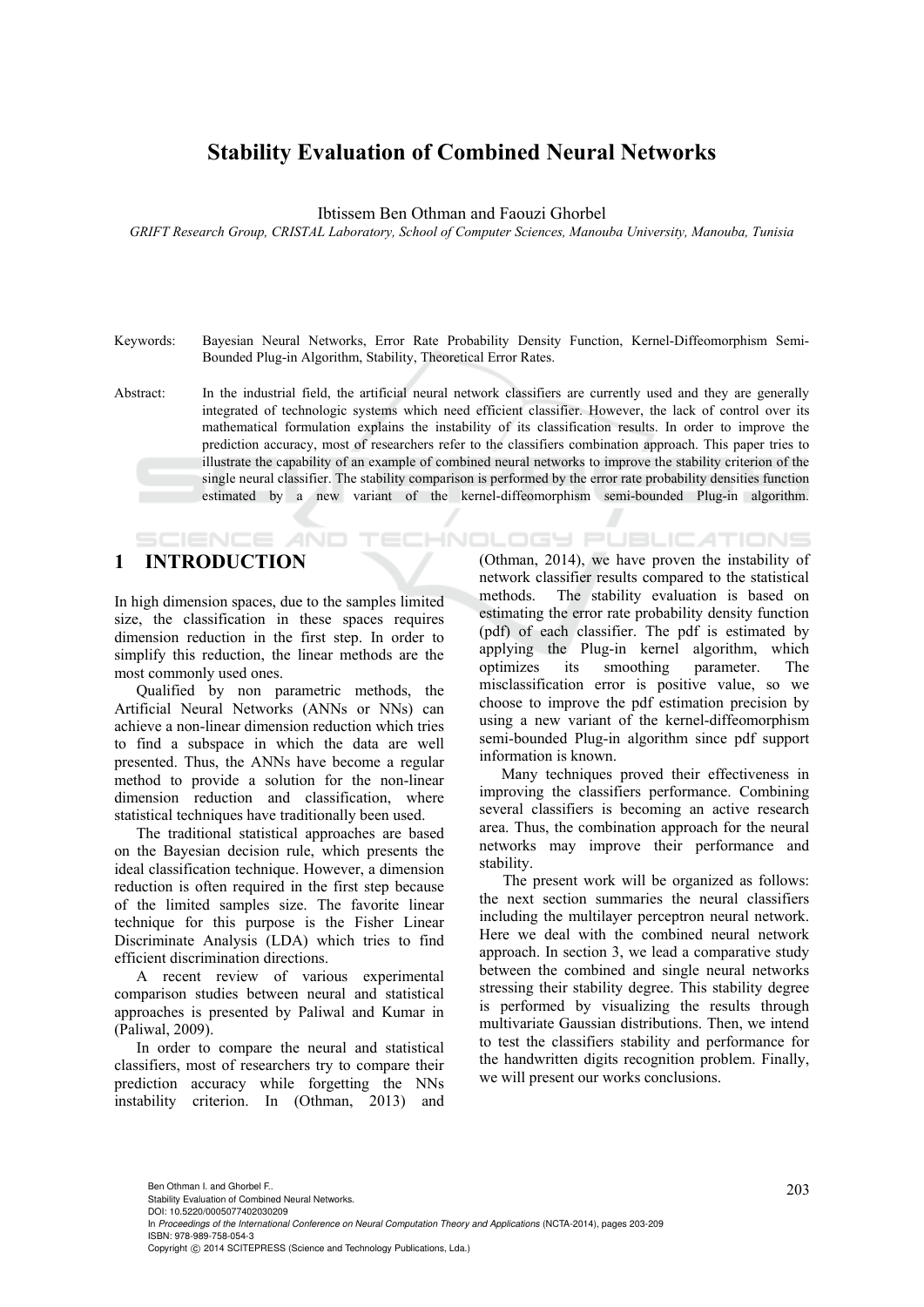# **2 ARTIFICIAL NEURAL NETWORKS**

In pattern recognition, the extractor-classifier neural network is the most studied and used neural models. These mixed neural networks present a combination of the features extractors NNs and the classifiers NNs. Although the hidden layers are capable to reduce the data dimension in a non-linear way, the output layer makes the last decision by applying a non-linear separation to the extracted primitives. An interesting example is the feedforward Multi-Layer Perceptron (MLP) that uses the back-propagation algorithm.

The main duty of this supervised algorithm is to reduce the mean squared error (MSE) between the ANN outputs and the known target values:

$$
MSE = \frac{1}{N} \sum_{j=1}^{N} (t_j - y_j)^2
$$
 (1)

where  $t_i$  and  $y_i$  represent the target and network output values for the  $j<sup>th</sup>$  training sample respectively, and *N* is the training samples size.

Based on the results from (Steven, 1991) and (Lepage, 2003), a MLP with one hidden layer is generally sufficient for most problems including the classification. Thus, all used networks in this study will have a unique hidden layer. The number of neurons in the hidden layer could only be determined by experience and no rule is specified. However, the number of nodes in the input and output layers is set to match the number of input and target parameters of the given process, respectively.

### **2.1 Neural Networks Limitations**

Although the effectiveness and significant progress of ANNs in several applications, and especially the classification process, they present several limits. First, the neural classifiers produce a black box model in terms of only crisp outputs, and hence cannot be mathematically interpreted as in statistical approaches. Second, the MLP desired outputs are considered as homogeneous to a posterior probability. Till today, no proof of the quality of this approximation has been presented. However, for the users of these networks, this approximation is presented as a threshold function to binaries the obtained outputs. Third, the NNs have a complex architecture that the task of designing the optimal model for such application is far from easy.

Unlike the simple linear classifiers which may underfit the data, the architecture complexity of NNs

tends to overfit the data and causes the model instability. Breiman proved, in (Breiman, 1996), the instability of ANNs classification results. Therefore, a large variance in its prediction results can be introduced after small changes in the training sets. Thus, a good model should find the equilibrium between the under-fitting and the over-fitting processes.

Indeed, researches kept looking for suitable methods to solve these related problems. The cross validation method, mentioned in (Morgan, 1990) and (Weiss, 1991), presents the classical solution. German and al introduced, in (Geman, 1992), the *bias plus variance* decomposition of the prediction error, which presents an interesting solution for the over-fitting problem. Intending to reduce the overfitting effect of NNs, a probabilistic interpretation of NNs learning methods has been proposed by Mackay, in (Mackay, 1992) and (Mackay, 1995), thereby using Bayesian techniques. In (Othman, 2014), we have proved that the Bayesian NN is most stable and performs better than the conventional NN. The performance and stability classification may also be improved by combining several neural classifiers (Miller, 1998), (Zhang, 2000), (Hansen, 1990) and (Morgan, 1990).

### **2.2 Combined Neural Networks**

Many studies show that combining several classifiers significantly improves their performances with respect to each individual classifier. Several combined methods have proved their effectiveness to improve the individual classifier performance. Referring to the implementation order criterion, the classifiers combination approaches could be classified into sequential, parallel and hybrid. However, among these different combination architectures, the parallel architecture resulted in the most significant work. Its simplicity of implementation, its ability to exploit the combining classifiers taking into account (or not) the behavior of each classifier and its proven efficiency in many classification problems show its success, including in the sequential approach for which knowledge of the behavior of each classifier is necessary in order to obtain a pattern of effective cooperation.

To implement the combined NNs, the outputs of the first level networks were combined to a second level neural network. The combined NN model used in the present study is shown in Figure 1. Two MLPs, with the same structure, and having each one hidden layer, were used in the first level. Their outputs constitute the second level network inputs. A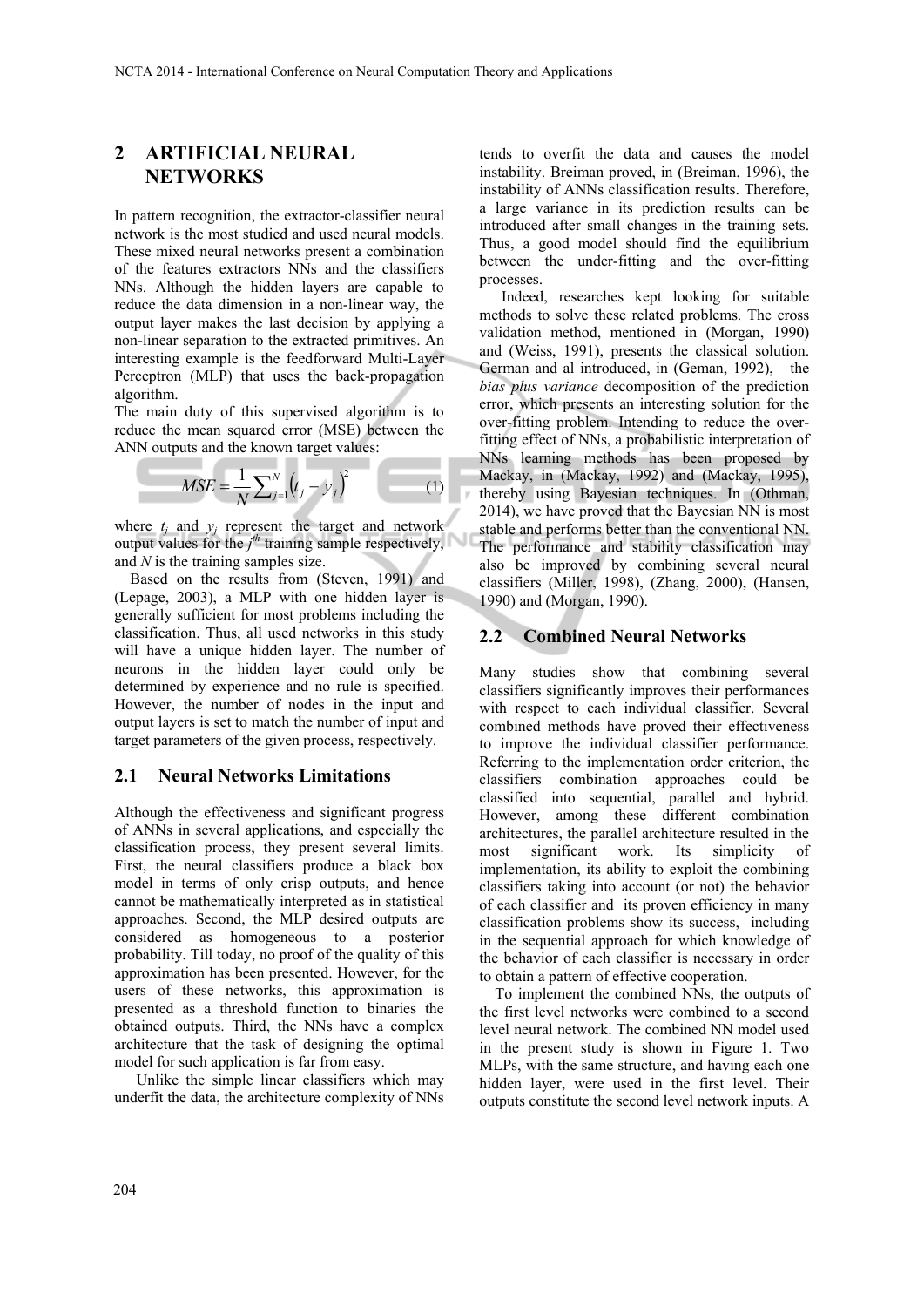third MLP was used in the second level having also one hidden layer. In the first and second level, the back-propagation training algorithm was used. The number of hidden nodes in each level was determined considering the classification accuracies. In the hidden and output layers, the sigmoïd activation function was used.



Figure 1: Combined neural networks topology.

# **3 PERFORMANCE AND STABILITY COMPARISON**

**SCIENCE AND** 

Some classifiers are instable, small changes in their training sets or in constructions may cause large changes in their classification results. Therefore, an instable model may be too dependent on the specific data and has a large variance. In order to analyze and compare the stability and performance of each classifier, we have to illustrate their error rate probability densities in the same figure. The classifier, whose curve is on the left, is the most efficient one. Also, a classifier with the largest density curve is the least stable one. Therefore, a good model should find a balanced equilibrium between the error rate bias and variance.

#### **3.1 Non-parametric Density Estimation**

The first step before comparing is to train the two classifiers, and then we proceed by measuring the error rate produced by each classifier with each one of *N* independent test sets. Let's consider  $(X_i)_{1 \le i \le N}$ the *N* generated error rates of a given classifier (Bayes or ANN). These error rates  $(X_i)_{1\le i\le N}$  are random variables which have the same probability density function (pdf),  $f_X(x)$ . These  $(X_i)_{1\le i\le N}$  are supposed to be independent and identically distributed.

We suggest to estimate the pdf of the error rates

for each classifier using the kernel method proposed in (Fukunaga, 1990) and (Ghorbel, 2012), where the involved smoothing parameters  $h_N$  are estimated by optimizing an approximation of the integrated mean square error (IMSE). The kernel estimator of the probability density is defined as follows:

$$
\hat{f}_N(x) = \frac{1}{Nh_N} \sum_{i=1}^N K\left(\frac{x - X_i}{h_N}\right) \tag{3}
$$

In our study, *K(.)* is chosen as the Gaussian kernel:

$$
K(x) = \frac{1}{\sqrt{2\pi}} \exp(-\frac{1}{2}x^2)
$$
 (4)

The choice of the optimal smoothing parameter  $h_N^*$  is very important. Moreover, Researchers have introduced different methods that minimize the integrated mean square error  $\left( \frac{IMSE}{Nh_N} \approx \frac{M(K)}{Nh_N} + \frac{J(f(X))h_N^4}{4} \right)$  to define the optimal *N Nh* bandwidth. The smoothing parameter  $h_N^*$  becomes

as follows:

TECHN

$$
h_N^* = N^{-1/5} [J(f_X)]^{-1/5} [M(K)]^{1/5}
$$
 (5)

where;

$$
M(K) = \int_{-\infty}^{+\infty} K^2(x) dx
$$

$$
J(f_X) = \int_{-\infty}^{+\infty} (f_X^{\dagger}(x))^2 dx
$$

#### **3.2 Conventional Plug-in Algorithm**

The goodness of estimation depends on choosing an optimal value for the smoothing parameter. Calculating its optimal value, with a direct resolution of the equation (4), seems very difficult. We opt for the recursive resolution: The Plug-in algorithm. Actually, a fast variant of known conventional Plug-in algorithm has been developed (Ghorbel, 2012). It applies directly a double derivation of the kernel estimator analytical expression in order to approximate the function *J(f)*.

### **3.3 Kernel-diffeomorphism Semi-bounded Plug-in Algorithm**

The set of observed error rates  $(X_i)_{1 \le i \le N}$  of each classifier is a set of positive values. In this case, the kernel density estimation method is not that attractive. When estimating the probability densities, which are defined in a bounded or semi-bounded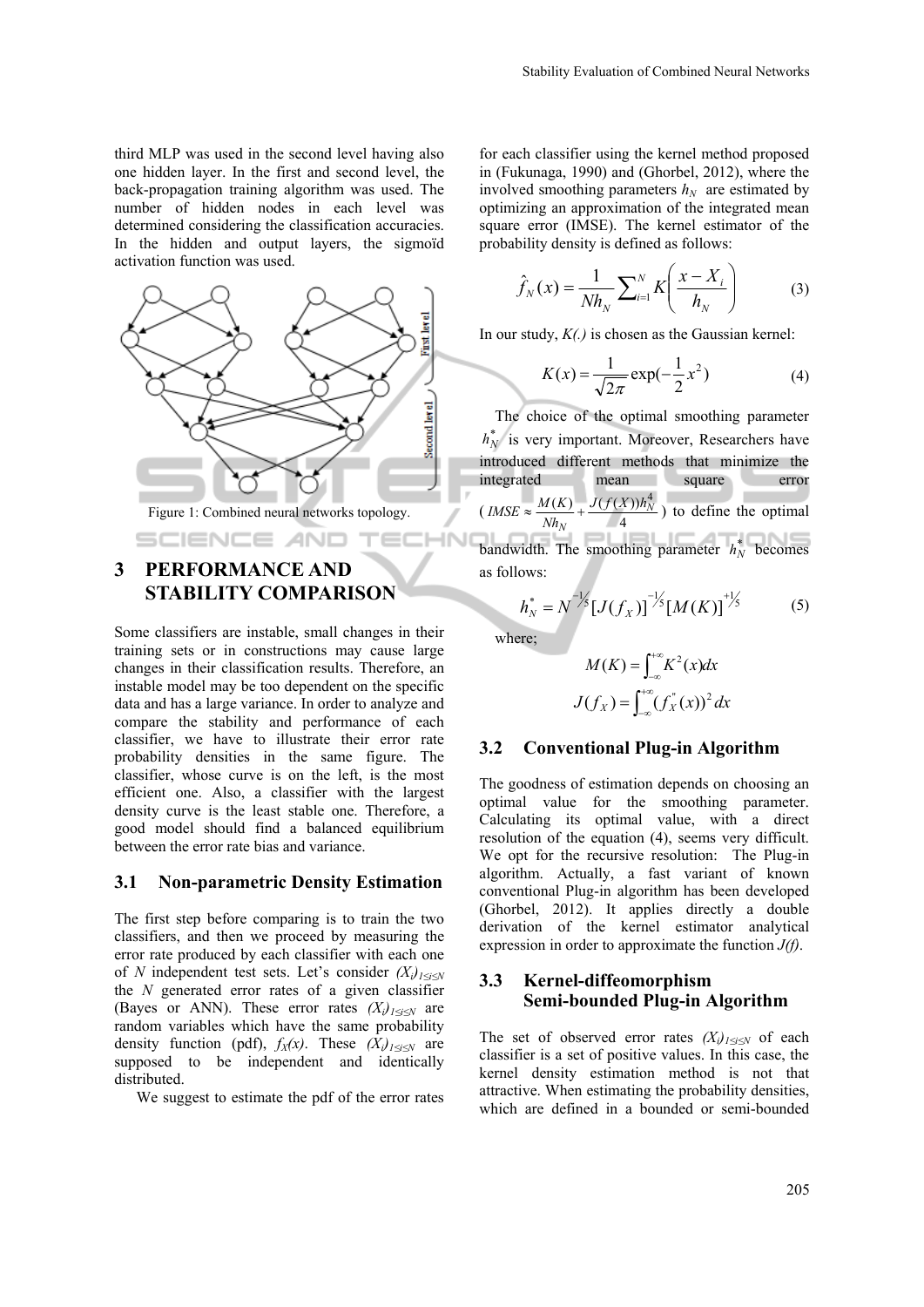space  $U \subset \Re^d$ , we will encounter convergence problems at the edges : the Gibbs phenomenon.

Several authors have tried to solve this issue and presented some methods to estimate the probability densities under topological constraints on the support. The orthogonal functions method and the kernel diffeomorphism method are two interesting solutions (Saoudi, 1997) and (Saoudi, 1994). The kernel diffeomorphism method is based on a suitable variable change by a C1-diffeomorphism. Although, it is important to maximize the value of the smoothing parameter in order to ensure a good estimation quality. The optimization of the smoothing parameter is performed by the Plug-in diffeomorphism algorithm which is a generalization of the conventional Plug-in algorithm (Troudi, 2013) and (Ghorbel, 2012)

For complexity and convergence reasons, we propose in this paper a new variant of the kerneldiffeomorphism semi-bounded Plug-in algorithm. This algorithm version is based on the variable change of the positive error rates:  $Y = Log(X)$ . In order to define new classification quality measure, a sequence of three steps is performed:

**Step 1:** using the variable change  $Y = Log(X)$ , the kernel estimator expression becomes:

$$
\hat{f}_Y(y) = \frac{1}{N h_N^*} \sum_{i=1}^N K \left( \frac{y - Y_i}{h_N^*} \right) \tag{6}
$$

**Step 2:** iterate the conventional Plug-in algorithm for the transformed data.

**Step 3:** compute  $\hat{f}_X(x) = \frac{\hat{f}_Y(Logx)}{x}$ 

The use of this new variant of the kerneldiffeomorphism semi-bounded Plug-in algorithm tends to be a good criterion for the stability comparison of the different classifiers. This algorithm produces a sufficient precision for the densities estimation and the stability aspect.

### **4 SIMULATIONS**

The neural and statistical approaches were first compared experimentally on the multivariate Gaussian mixture classification problem. Three types of classifiers are applied to evaluate their

performances and stability: Fisher-Bayes, single MLP and combined MLPs. For the combination approach, three MLPs were combined using the parallel topology discussed in the section 2.2. With the same train set (including 1000 samples for each class), we look to find the optimal transformation by the mean of the well known Fisher criterion which realizes the dimension reduction before applying the Bayesian rule, and then to fix the optimal NN model parameters for both single and combined MLPs.

After the training phase, we generate 100 independent supervised test sets (including 1000 samples for each class). For each test set, the classifier performance is evaluated by its error rate calculated from the confusion matrix. In order to compare the stability degree, the error rate probability densities, retained for the statistical and neural approaches, are estimated using the new version of the kernel-diffeomorphism semi-bounded Plug-in algorithm discussed in the previous section.

Figure 2 shows the estimated error rate probability densities generated for the different classifiers on a mixture of two homoscedastic and heteroscedastic Gaussians. It illustrates the results of two homoscedastic Gaussians (Fig.2.a and Fig.2.b), a simple case of two heteroscedastic Gaussians (Fig.2.c), two heteroscedastic superposed Gaussians (Fig.2.d and Fig.2.e) and two truncated ones (Fig.2.f). The stability and performance of the classifiers are also analyzed by presenting their error rate means and variances in table 1.

By analyzing the results shown in the three first cases in figure 2 and table 1, the statistical classifier (Fisher-Bayes) admits the smallest error rate mean that proves its performance against the single neural classifiers for these simple cases. However, the error rate probability density functions of the neural models are on the left for the complex cases of the two heteroscedastic superposed Gaussians and the truncated ones. For these complex cases, the Fisher LDA fails to find the optimal projection subspace. Whereas, the neural classifiers perform well due to their non linear reduction dimension capability. We deduce then the efficiency of these models. Although, the single MLP remains the least stable classifier that presents the greatest variance and thus the widest curve for the most cases. However, the combination approach for NN improves its stability and performance (except the fifth case where the variances are too close).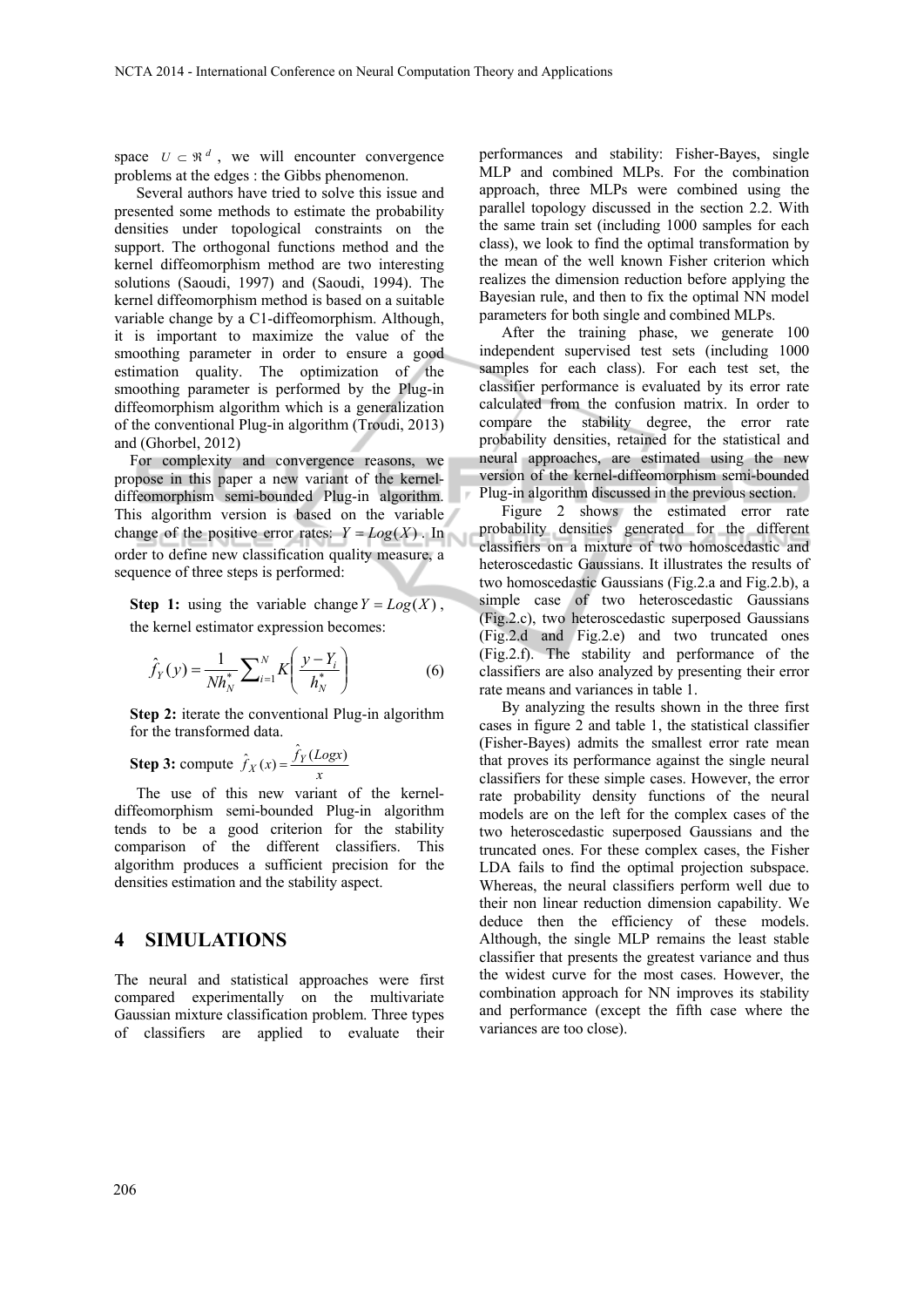

Figure 2: Error rate probability density function of Fisher-Bayes classifier (in pink(\*)), single MLP (in green(--)) and combined MLPs (in  $red(x)$ ).

| Low (mean/variance) $\equiv$ Better (performance/stability) |                                                                      |                                                                            |                     |                 |                   |                 |                      |                 |
|-------------------------------------------------------------|----------------------------------------------------------------------|----------------------------------------------------------------------------|---------------------|-----------------|-------------------|-----------------|----------------------|-----------------|
| Cases                                                       | <b>Distributions</b>                                                 |                                                                            | <b>Fisher-Bayes</b> |                 | <b>Single MLP</b> |                 | <b>Combined MLPs</b> |                 |
|                                                             | <b>Gaussian 1</b>                                                    | <b>Gaussian 2</b>                                                          | Mean                | <b>Variance</b> | Mean              | <b>Variance</b> | Mean                 | <b>Variance</b> |
| a                                                           | $\mu_1=(1,\ldots,1),\sum_1=I_{10}$                                   | $\mu_2=(2,\ldots,2), \sum_{2}=\Gamma_{10}$                                 | 0.0577              | 0.0234          | 0.0682            | 0.0267          | 0.0630               | 0.0212          |
| b                                                           | $\mu_1 = (1.5, , 1.5), \sum_{i=1}^{5} I_{10}$                        | $\mu_2=(2,\ldots,2), \sum_2=I_{10}$                                        | 0.2142              | 0.0424          | 0.2231            | 0.0559          | 0.2217               | 0.0518          |
| $\mathbf{c}$                                                | $\mu_1=(0,\ldots,0),\sum_1=I_{10}$                                   | $\mu_2=(2,\ldots,2),\sum_2=2^*I_{10}$                                      | 0.0044              | 0.0020          | 0.0138            | 0.0074          | 0.0104               | 0.0056          |
| d                                                           | $\mu_1=(1,\ldots,1),\sum_1=2^*I_{10}$                                | $\mu_2=(1,\ldots,1),\sum_{2}=3*I_{10}$                                     | 0.4253              | 0.1215          | 0.4093            | 0.1594          | 0.3834               | 0.1025          |
| e                                                           | $\mu_1=(0,\ldots,0), \sum_{i=1}$                                     | $\mu_2=(0,\ldots,0),\sum_{2}=2^*I_{10}$                                    | 0.3730              | 0.0113          | 0.3119            | 0.0954          | 0.3015               | 0.0966          |
| f                                                           | $\mu_1 = (0,0,0)$<br>$\Sigma_1 = [0.06 0 0]$<br>00.010<br>$000.01$ ] | $\mu_2=(0.1,0.1,0.1)$<br>$\Sigma_2 = [0.01 0 0]$<br>0,0.06,0<br>$000.05$ ] | 0.2347              | 0.0578          | 0.1630            | 0.0657          | 0.1623               | 0.0661          |

|  |  | Table 1: Comparison results of Fisher-Bayes, single MLP and combined MLPs. |
|--|--|----------------------------------------------------------------------------|
|  |  |                                                                            |

# **5 APPLICATION TO HANDWRITTEN DIGIT RECOGNITION**

In this section, we study the handwritten digit recognition problem, which is still one of the most important topics in the automatic sorting of postal mails and checks' registration. The database used to train and test the different classifiers described in this paper was selected from the MNIST database made of about 60.000 training samples and 10.000 test ones. The images resolution is 28x28 pixels.

For the training and test sets, we select

randomly, from the MNIST training and test sets respectively, single digit images (the both sets contain 1000 images for the 10 digit classes). Random sampling images are shown in Fig.3.

 $\sim$ 



Figure 3: Random sample images of MNIST database. (wordpress).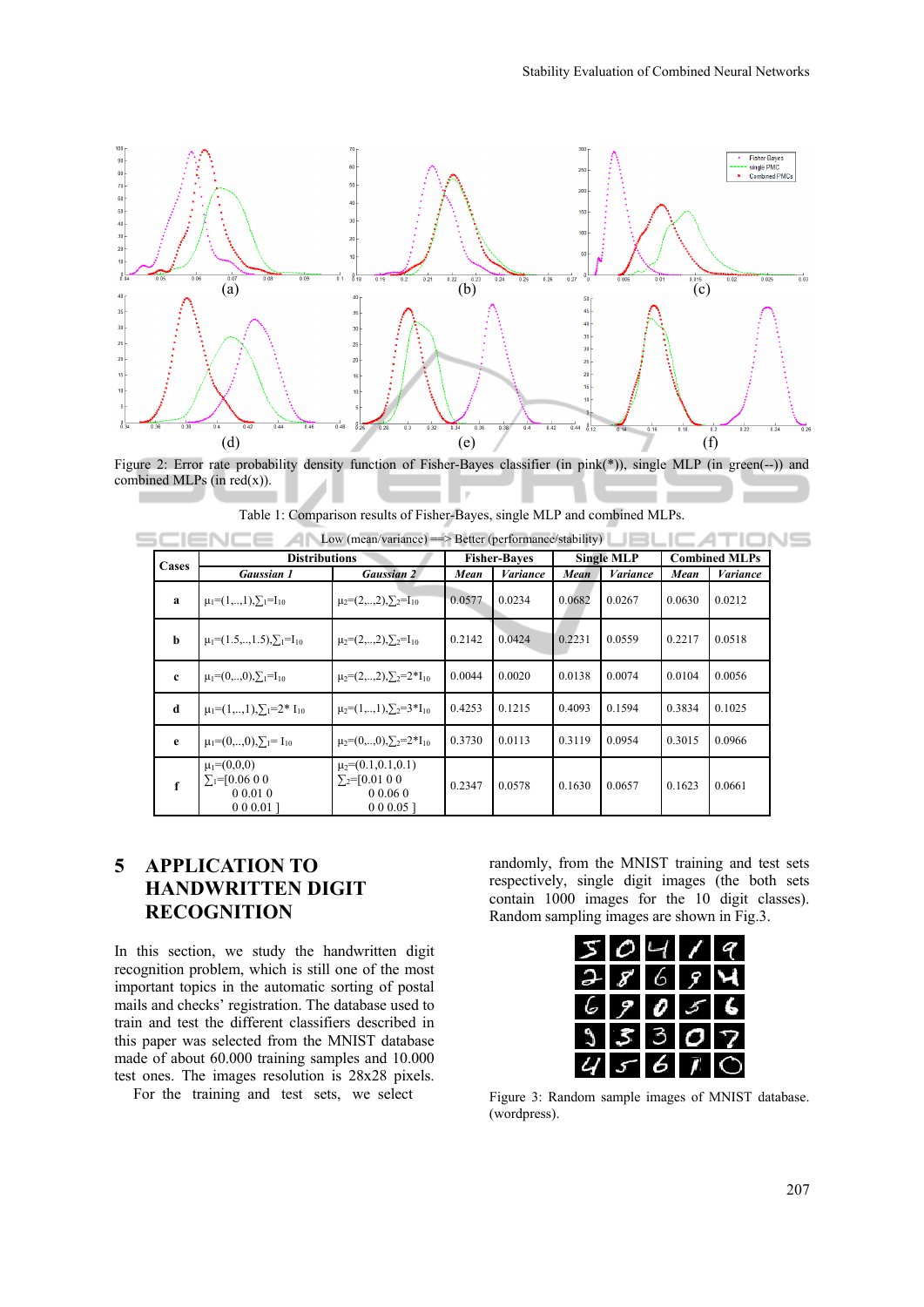The most difficult step in handwritten digit recognition is to choose the suitable features. The chosen features must necessarily verify a nonexhaustive set of criteria such as stability, completeness, fast computation, powerful discrimination and invariance under the geometrical transformations. The invariant descriptors family proposed by Ghorbel in (Ghorbel, 1998) satisfies the various criteria cited above. Thus, each image will be described by this type of descriptor. We select a high descriptors size  $(D = 14)$ .

The principal goal of the train set is to fix the parameters of the optimal NN model for both single and combined multilayer perceptron. Thus, we have used two single MLPs with three layers having, respectively, 14, 12 and 10 neurons. We intend to compare the classifiers stability by evaluating their respective performances for 100 times using the k-folds cross validation algorithm  $(k=10$  in our study). We use this algorithm from the MNIST test set to select the test sets (*N*=1000 images for each class).

With these sets, we calculate the misclassification rate (MCR) of each classifier.

Figure 4 shows the classifiers error rate probability densities estimated using the kerneldiffeomorphism semi-bounded Plug-in algorithm for Ghorbel descriptors. In table 3, we summarize the MCR means and variances obtained for the two types of descriptors using the two single classifiers and the combined one. The results show the performance and stability of the combined MLP against the two single classifiers. Thus, we can approve that the stability and performance of the MLP increases with the parallel combination approach.

# **6 CONCLUSIONS**

This paper provided a novel approach to comparing single and combined neural networks. This new criterion is performed by using a new variant of the kernel-diffeomorphism semi-bounded Plug-in algorithm.



Figure 4: Error rate probability density function of single MLP1 (in blue(-.)), single MLP2 (in green(--)) and combined MLPs (in  $red(x)$ ) for Ghorbel descriptors.

| Table 2: Comparison results of the single and combined MLPs on the MNIST database for Ghorbel descriptors |  |  |  |
|-----------------------------------------------------------------------------------------------------------|--|--|--|
|                                                                                                           |  |  |  |

|                           | MLP1   |          | MLP2   |          | <b>Combined MLPs</b> |          |  |  |
|---------------------------|--------|----------|--------|----------|----------------------|----------|--|--|
| Digit classes             | Mean   | Variance | Mean   | Variance | Mean                 | Variance |  |  |
| $a(2 \text{ and } 5)$     | 0.1470 | 0.5779   | 0.1415 | 0.5197   | 0.1185               | 0.4741   |  |  |
| $b(4 \text{ and } 7)$     | 0.0470 | 0.2007   | 0.0480 | 0.2170   | 0.0345               | 0.1466   |  |  |
| $c(6 \text{ and } 9)$     | 0.1240 | 0.4437   | 0.1195 | 0.4740   | 0.1030               | 0.4005   |  |  |
| $d(0,1,2 \text{ and } 3)$ | 0.0567 | 0.1116   | 0.0560 | 0.1098   | 0.0470               | 0.0914   |  |  |
| $e(4,5,6 \text{ and } 7)$ | 0.1495 | 0.2996   | 0.1493 | 0.3095   | 0.1375               | 0.2758   |  |  |
| f(0.9)                    | 0.2880 | 0.1983   | 0.2824 | 0.2029   | 0.2655               | 0.1884   |  |  |

Low (mean/variance) ==> Better (performance/stability)